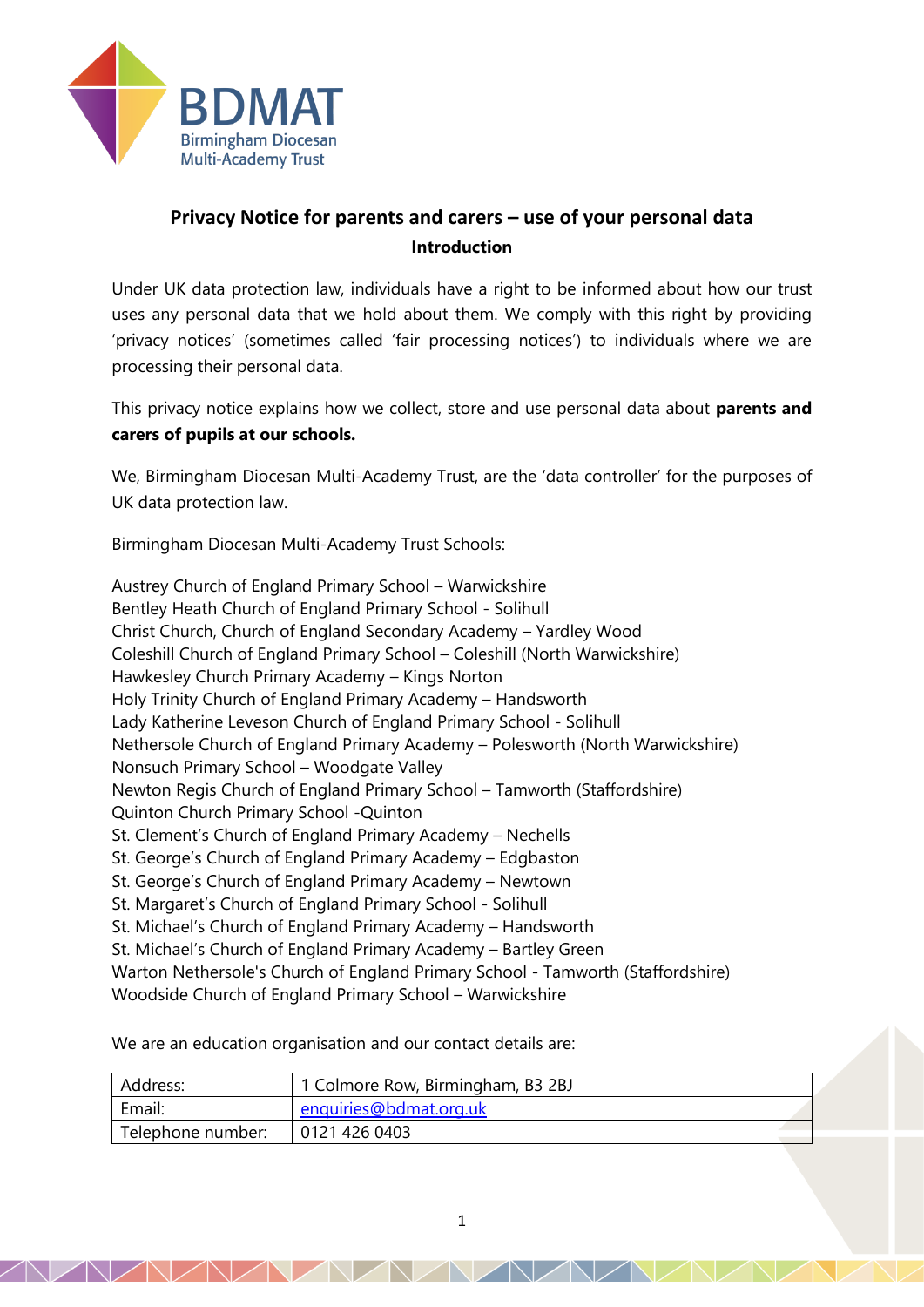

Our Data Protection Officer (DPO) is Michele Fullwood, Head of School Support, who can be contacted at 1 Colmore Row, Birmingham, B3 2BJ, [dpo@bdmat.org.uk](mailto:dpo@bdmat.org.uk) or 0121 426 0403 if you have any queries about this notice or anything related to data protection.

## **The personal data we hold.**

Personal data that we may collect, use, store and share (when appropriate) about you includes but is not restricted to:

- Contact details and contact preferences (such as your name, address, email address and telephone numbers)
- Bank details
- Details of your family circumstances
- Details of any safeguarding information including court orders or professional involvement
- Records of correspondence and contact with us
- Details of any complaints you have made

We may also collect, use, store and share (when appropriate) information about you that falls into "special categories" of more sensitive personal data. This includes, but is not restricted to, information about:

- 1.Any health conditions you have that we need to be aware of
- 2.Photographs and CCTV images captured in school
- 3.For our faith schools: Your religion, as part of our admission arrangements

We may also hold data about you that we have received from other organisations, including other schools and social services.

## **Why we use this data**

We use the data listed above to:

- a) Report to you on your child's attainment and progress
- b) Keep you informed about the running of the school (such as emergency closures) and events
- c) Process payments for school services and clubs
- d) Provide appropriate pastoral care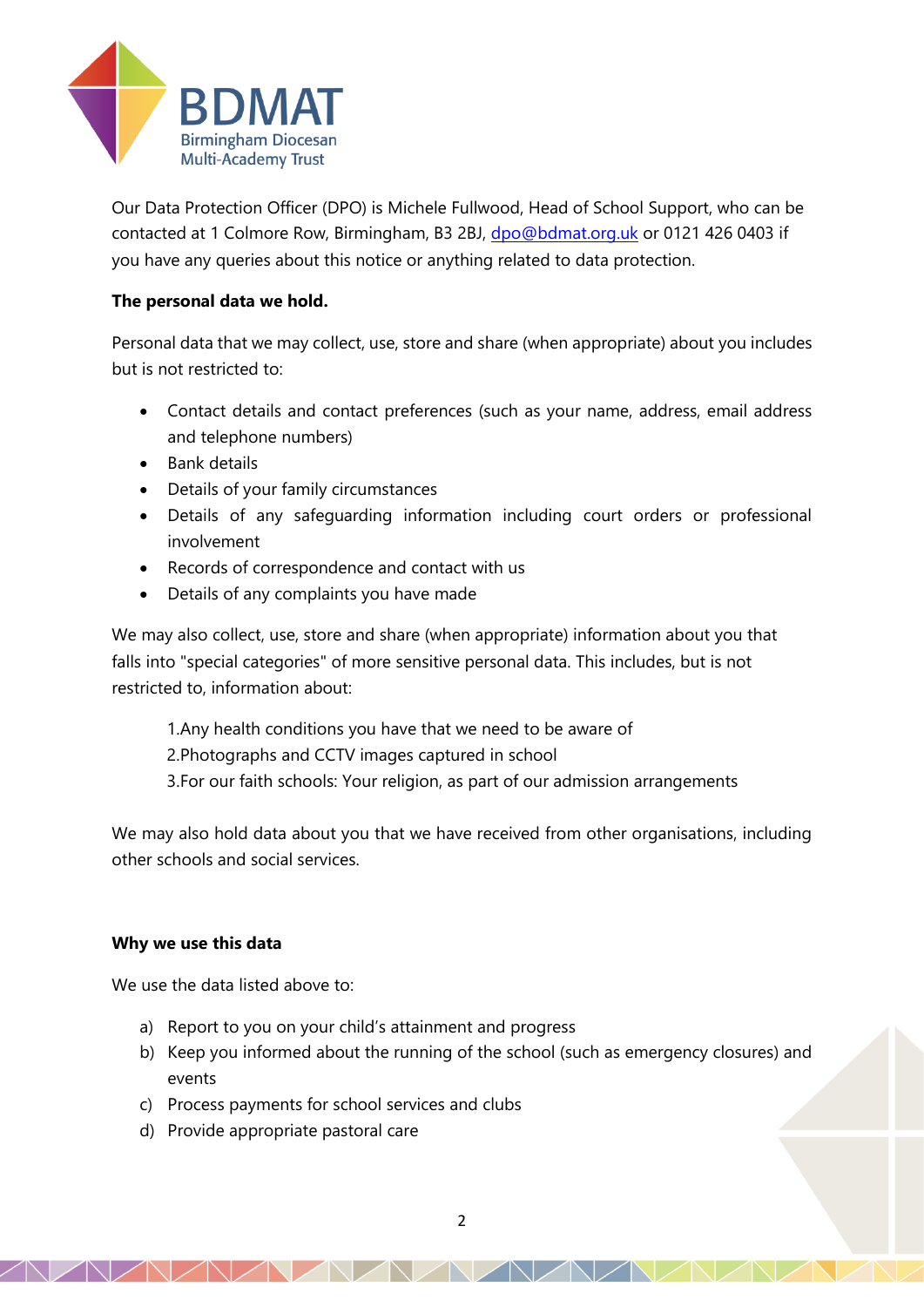

e) Protect pupil welfare

- f) Administer admissions waiting lists
- g) Assess the quality of our services
- h) Carry out research
- i) Comply with our legal and statutory obligations

#### **Use of your personal data for marketing purposes**

Where you have given us consent to do so, we may send you marketing information by email or text promoting school events, campaigns, charitable causes or services that may be of interest to you.

You can withdraw consent or 'opt out' of receiving these emails and/or texts at any time by contacting us (see 'Contact us' below).

#### **Use of your personal data in automated decision making and profiling**

We do not currently process any personal data through automated decision making or profiling. If this changes in the future, we will amend any relevant privacy notices to explain the processing to you, including your right to object to it.

#### **The lawful basis for which we use this information**

Our lawful bases for processing your personal data for the purposes listed in "**Why we use this data"** section above are as follows:

For the purposes of a) b) c) d) f) g) and h) from the section "**Why we use this data"** in accordance with the "public task" basis – we need to process personal data to fulfil our statutory function as a school as set out here:

- The Education Act 1996 requires that schools operate and that children in England and Wales aged five to 16 receive full-time education
- Coronavirus Act 2020 Provision of Remote Education (England) Temporary Continuity Direction ('the Direction') which requires schools to provide online learning for all its pupils during COVID19 Lockdowns.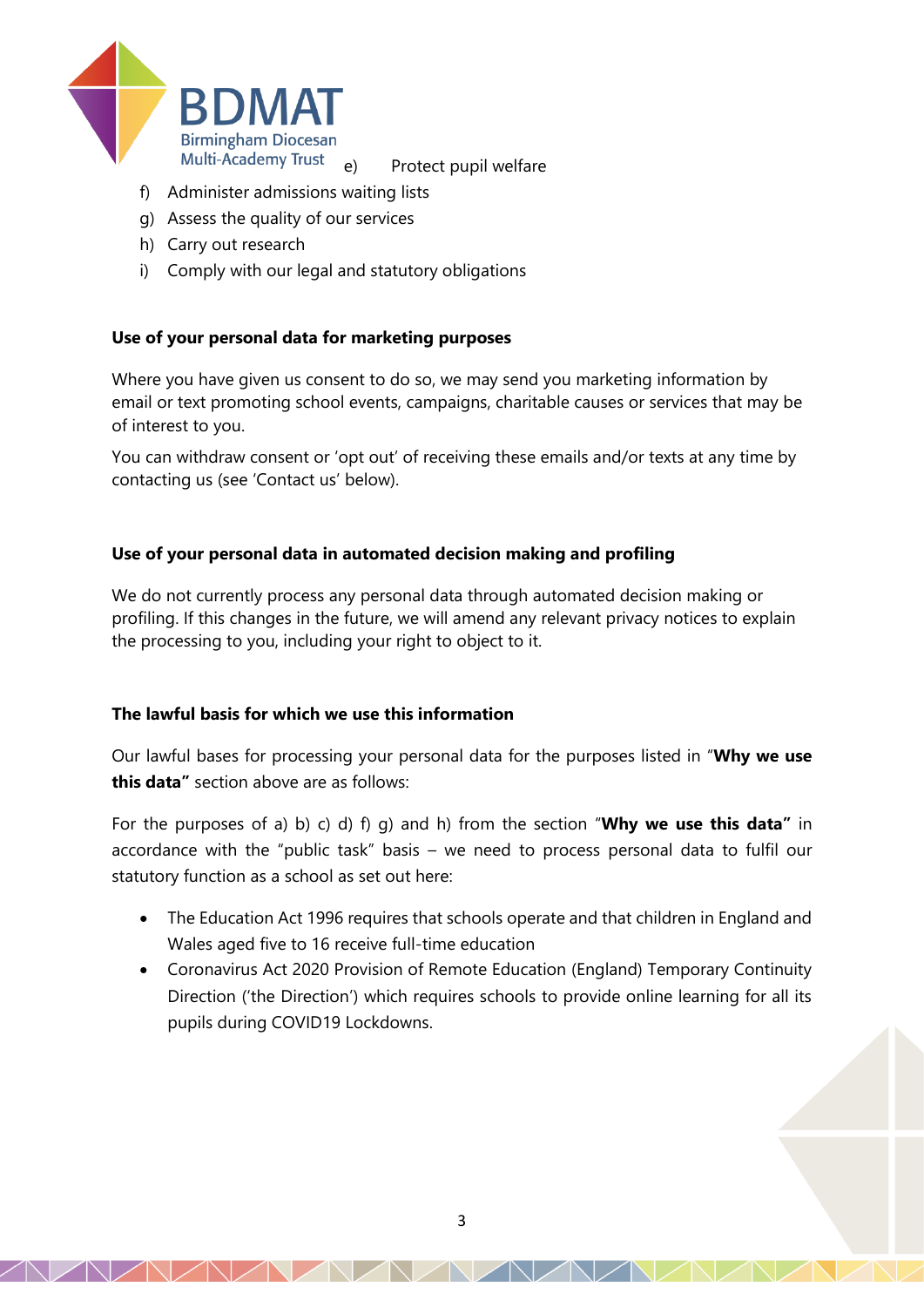

For the purposes of b) d) e) and i) from the section "**Why we use this data"** in accordance with the "public task" basis – we need to process personal data to process data to fulfil our statutory function as a school as set out here:

- The Children Acts of 1989 and 2004
- Keeping Children Safe in Education
- Working Together to Safeguard Children

For the purposes of i) from the section "**Why we use this data"** in accordance with the "Legal Obligation" basis – we need to process personal data to meet our responsibilities under law as set out here:

UKGDPR and Data Protection Act 2018

For the purposes of b) and c) from the section "**Why we use this data"** in accordance with the "Legitimate Interests" basis - where there is a minimal privacy impact, and we have a compelling reason including:

- where we let out school facilities, arrange or facilitate after-school or extra-curricular activities, or sporting events not part of taught sports in the school.
- Where we engage with third parties to provide resources for pupil learning
- Where we engage with third parties to provide catering for pupils (school meals)

Where you have provided us with consent to use your data, you may withdraw this consent at any time. We will make this clear when requesting your consent, and explain how you would go about withdrawing consent if you wish to do so.

## **Our basis for using special category data**

For 'special category' data, we only collect and use it when we have both a lawful basis, as set out above, and one of the following conditions for processing as set out in UK data protection law:

- We have obtained your explicit consent to use your personal data in a certain way
- We need to perform or exercise an obligation or right in relation to employment, social security or social protection law.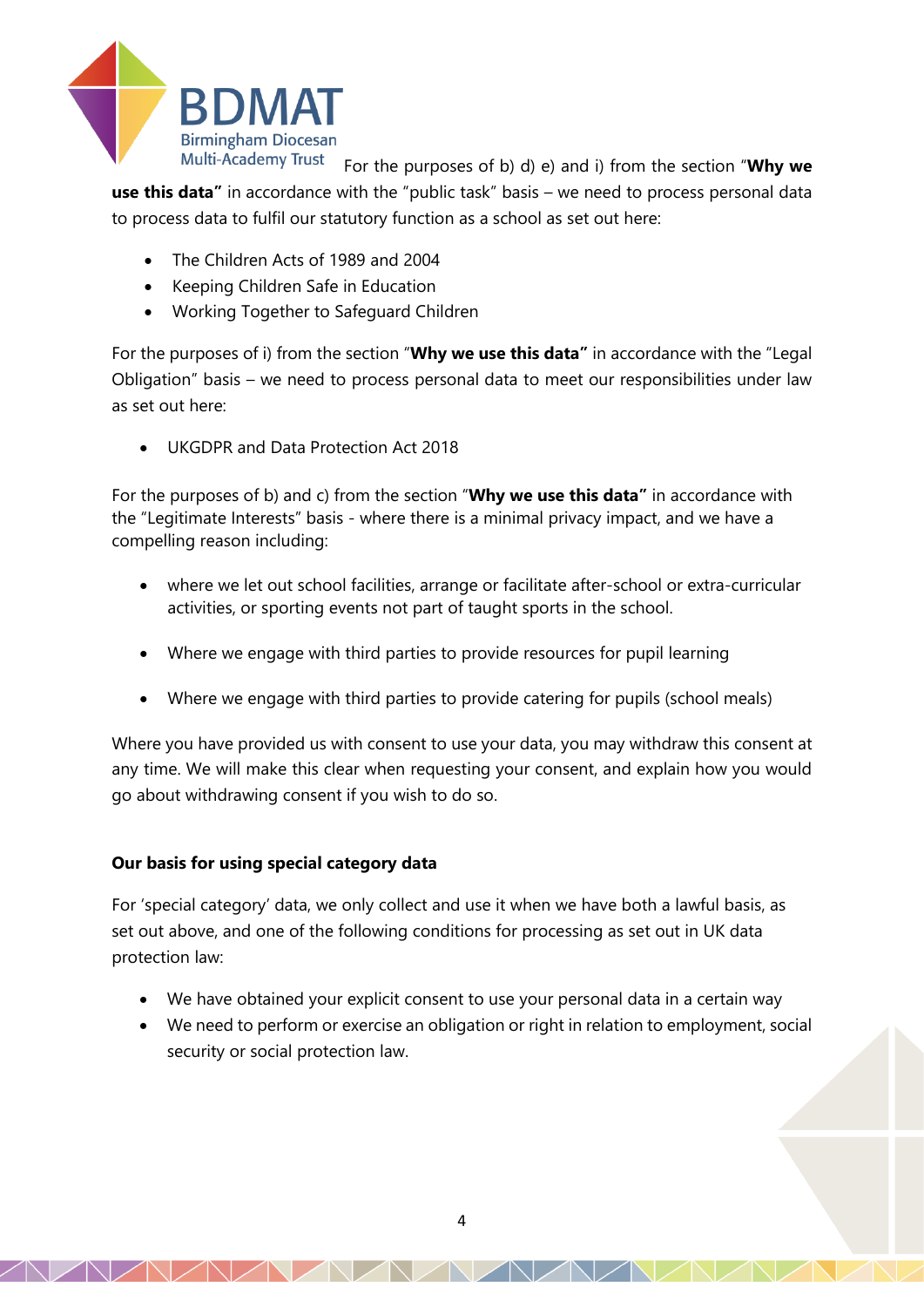

We need to protect an individual's vital interests (i.e. protect your life or someone else's life), in situations where

you're physically or legally incapable of giving consent

- The data concerned has already been made manifestly public by you
- We need to process it for the establishment, exercise or defence of legal claims
- We need to process it for reasons of substantial public interest as defined in legislation
- We need to process it for health or social care purposes, and the processing is done by, or under the direction of, a health or social work professional or by any other person obliged to confidentiality under law
- We need to process it for public health reasons, and the processing is done by, or under the direction of, a health professional or by any other person obliged to confidentiality under law
- We need to process it for archiving purposes, scientific or historical research purposes, or for statistical purposes, and the processing is in the public interest

For criminal offence data, we will only collect and use it when we have both a lawful basis, as set out above, and a condition for processing as set out in UK data protection law. Conditions include:

- We have obtained your consent to use it in a specific way
- We need to protect an individual's vital interests (i.e. protect your life or someone else's life), in situations where you're physically or legally incapable of giving consent
- The data concerned has already been made manifestly public by you
- We need to process it for, or in connection with, legal proceedings, to obtain legal advice, or for the establishment, exercise or defence of legal rights
- We need to process it for reasons of substantial public interest as defined in legislation

#### **Collecting this data**

Whilst the majority of information we collect about you is mandatory, there is some information that can be provided voluntarily.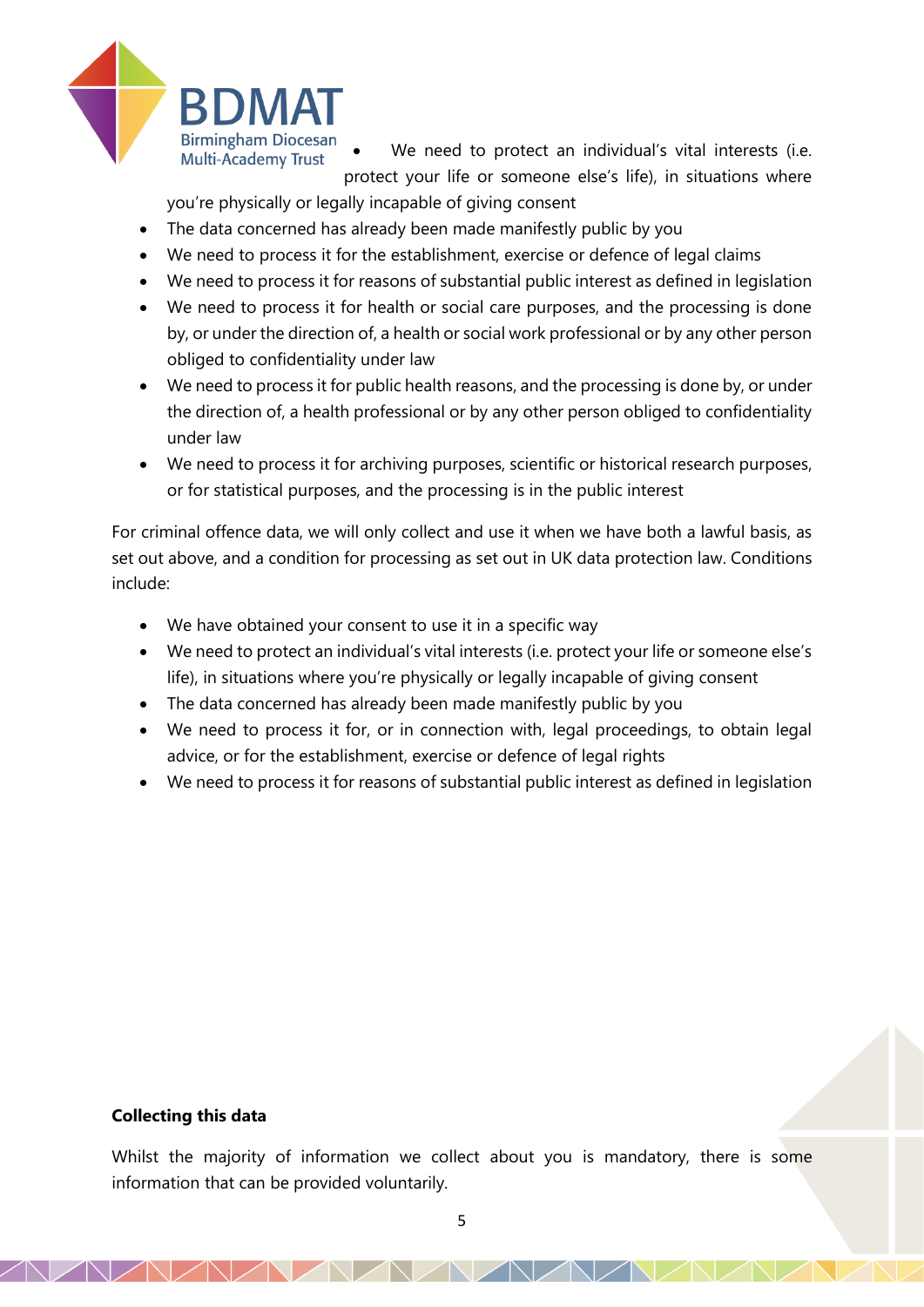

Whenever we seek to collect information from you, we make it clear whether you must provide this information (and if so what the possible consequences are of not complying) or

whether you have a choice.

Most of the data we hold about you will come from you, but we may also hold data about your from:

- Local Authorities
- Government departments or agencies
- Your children
- Previous schools or nurseries
- Other professionals
- Police forces, courts, tribunals

#### **How we store this data**

We keep personal information about you while your child is attending one of our schools. We may also keep it beyond their attendance at one of our schools if this is necessary in order to comply with our legal obligations.

Our data retention guidelines, which can be found on the BDMAT website <https://bdmatschools.com/documents/bdmat-retention-policy/> sets out how long we keep information about parents and carers and a copy is available via the link above.

We have put in place appropriate security measures to prevent personal information being accidentally lost, used or accessed in an unauthorised way, altered or disclosed.

We will dispose of your personal data securely when we no longer need it.

#### **Who we share data with.**

We do not share information about you with any third party without consent unless the law and our policies allow us to do so.

Where it is legally required, or necessary (and complies with UK data protection law) we may share personal information about you with:

- Schools/academies that your child attends after leaving us; to assist them in discharging their legal duties.
- Our local authorities; to meet our legal obligations such as safeguarding concerns and exclusions.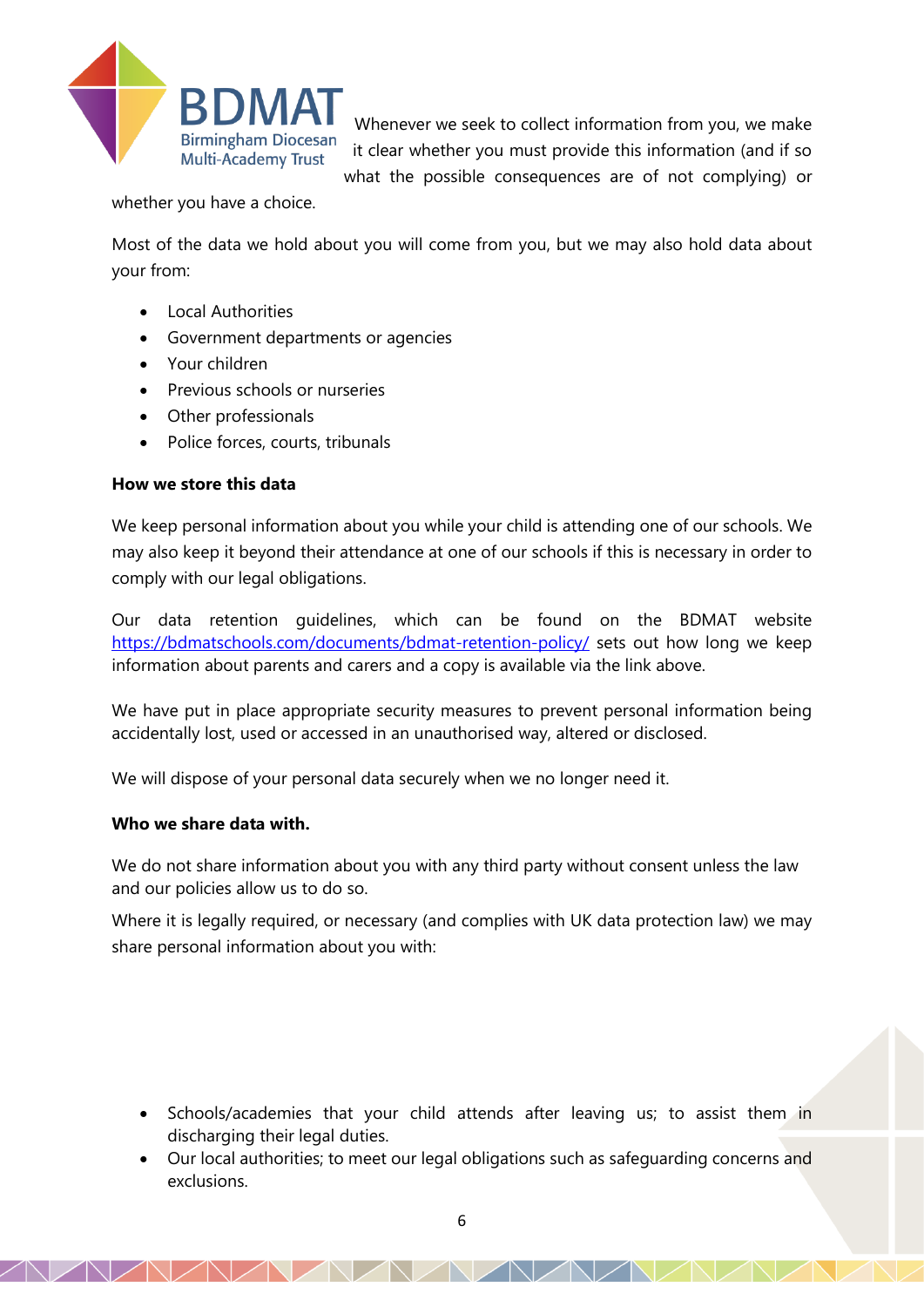

Other local authorities; to share information if you should move out of the area

- The Department for Education (DfE); for statutory returns
- Our regulator Ofsted
- Our auditors
- The NHS; to assist them in discharging their legal duties
- NHS Track and Trace
- Schools nurses; to assist them in discharging their legal duties
- Health and social welfare organisations
- Professional advisers and consultants
- Police forces, courts, tribunals
- Survey and research organisations
- Suppliers and service providers to enable them to provide the service we have contracted them for. For example:
- Outsourced provider of dinner numbers and trips-Arbor and School Money
- Outsourced provider for text messaging services -Arbor and Teachers to Parents
- Outsourced provider for free school meal entitlement tracker-Warwickshire County Council
- Outsourced provider for reception children's academic progress-
- Outsourced provider for safeguarding monitoring of all pupils-CPOMs
- Outsourced provider for e-learning service for pupils-Google classroom
- Apps and curriculum on-line learning tools for pupils -Tapestry, Third Space Learning, TT Rock Stars, Mathletics, Purple Mash

## **Transferring data internationally**

We may share personal information about you with the following international third parties, where different data protection legislation applies:

- 3P (Mathletics) has its main data location as the East US 2 region within Microsoft Azure. In accordance with EU GDPR requirements, Microsoft Azure complies with both the EU-US privacy shield and EU Model Clauses.
- The Schoolcomms Products and Services only processes personal information in the UK. Some supporting services (EG Microsoft CRM), might use cloud platforms that operate from Third Countries outside of the EEA. Where this is the case, Schoolcomms ensure that adequate safeguards are established to protect your data.
- Class Dojo complies with the requirements set forth in the EU-U.S. and Swiss-U.S. Privacy Shield.

Where we transfer your personal data to a third-party country or territory, we will do so in accordance with UK data protection law.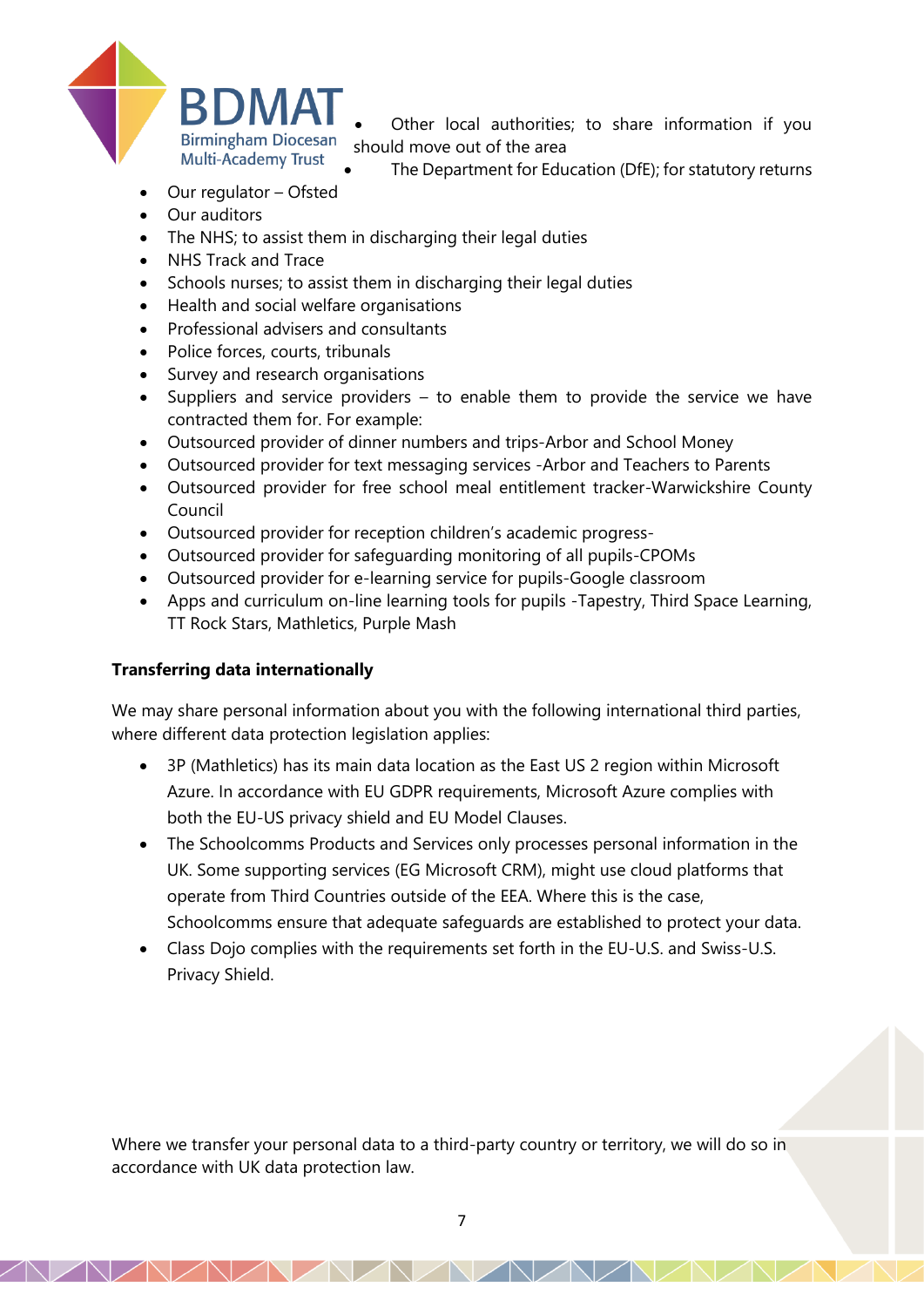

## **How to access to personal information that we hold about you – Subject Access Request (SAR)**

You have a right to make a "subject access request" to gain access to personal information that we hold about you.

If you make a subject access request, and if we do hold information about you, we will (subject to any exemptions that apply):

- Give you a description of it
- Tell you why we are holding and processing it, and how long we will keep it for
- Explain where we got it from, if not from you
- Tell you who it has been, or will be, shared with
- Let you know whether any automated decision-making is being applied to the data, and any consequences of this
- Give you a copy of the information in an intelligible form

You may also have the right for your personal information to be transmitted electronically to another organisation in certain circumstances.

If you would like to make a request, please contact us (see 'Contact us' below).

Subject access requests can be made verbally. To ensure that your verbal request is fully understood the Information Commissioners Office (ICO) on their website say the following:

*Yes. You can make a subject access request verbally, but we recommend you put it in writing if possible because this gives you a record of your request.*

*If you are making a verbal request, try to:*

- *use straightforward, polite language;*
- *focus the conversation on your subject access request;*
- discuss the reason for your request, if this is appropriate work with them to identify the *type of information you need and where it can be found;*
- *ask them to make written notes – especially if you are asking for very specific information; and*
- *check their understanding ask them to briefly summarise your request and inform them if anything is incorrect or missing before finishing the conversation.*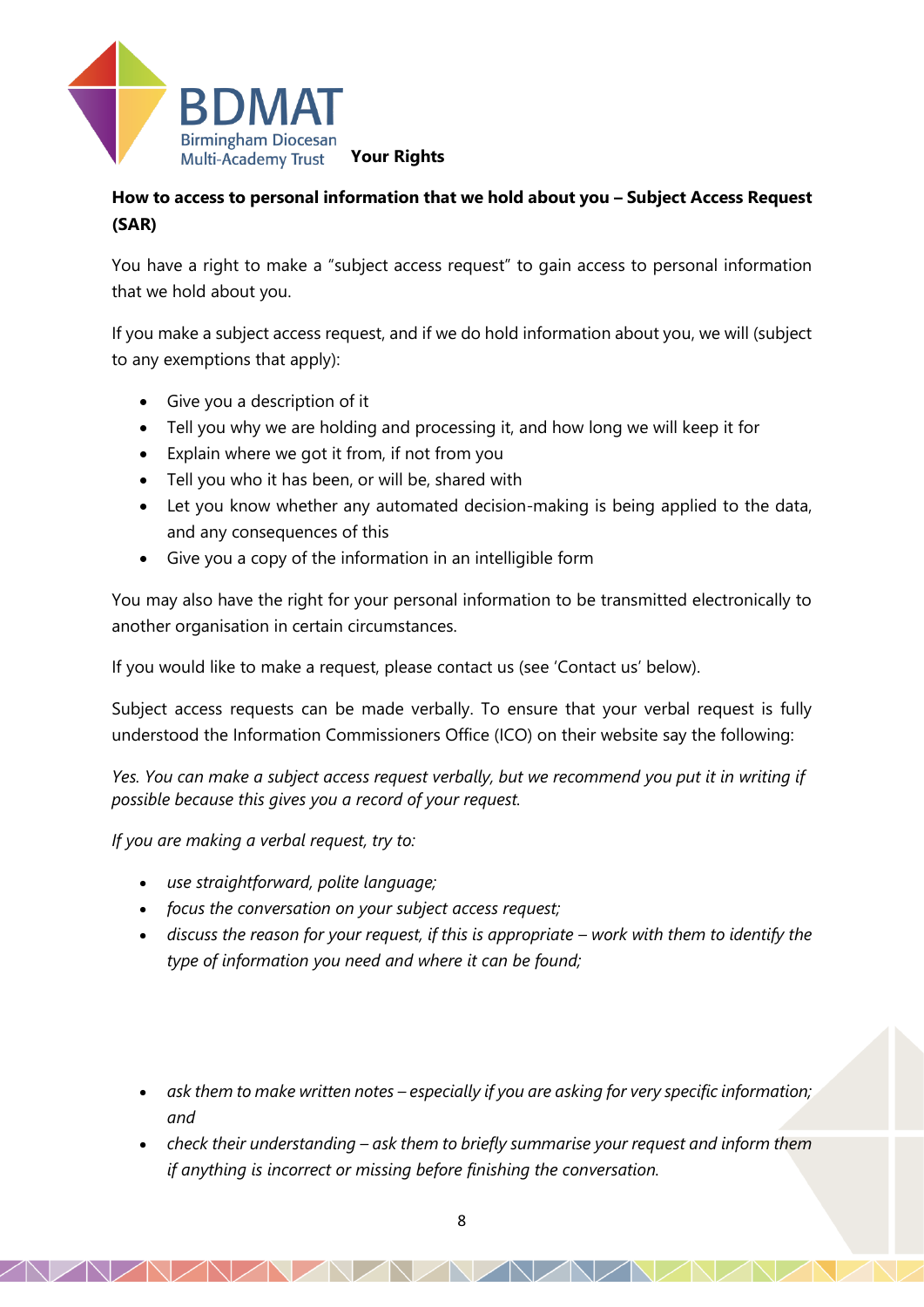

*However, even if you make your request verbally, we recommend you follow it up in writing (eg by letter, email or using a standard form).*

So, to avoid confusion we ask you when making a subject access request, you do so by contacting our Data Protection Officer, Michele Fullwood, in writing to Birmingham Diocesan Multi-Academy Trust, 1 Colmore Row, Birmingham, B3 2BJ or by email to [dpo@bdmat.org.uk](mailto:dpo@bdmat.org.uk)

## **Your other rights regarding your data.**

Under UK data protection law, you have certain rights regarding how your personal data is used and kept safe. For example you have the right to:

- Object to processing of your personal data
- Prevent processing of your personal data for the purpose of direct marketing.
- Object to decisions being taken by automated means.
- In certain circumstances, have your personal data rectified, erased or restricted in its processing
- Withdraw your consent, where you have previously provided it for collection, processing and transfer of your personal data for a specific purpose.
- In certain circumstances, be notified of a data breach
- Make a complaint to the Information Commissioner's Office
- Claim compensation for damages caused by a breach of the Data Protection Regulations.

To exercise any of these rights, please contact our Data Protection Officer, Michele Fullwood, Birmingham Diocesan Multi-Academy Trust, 1 Colmore Row, Birmingham, B3 2BJ or email [dpo@bdmat.org.uk](mailto:dpo@bdmat.org.uk)

## **Complaints**

We take any complaints about our collection and use of personal information very seriously.

If you think that our collection or use of personal information is unfair, misleading or inappropriate, or have any other concern about our data processing, please raise this with us in the first instance.

To make a complaint contact either our Data Protection Officer, Michele Fullwood, Birmingham Diocesan Multi-Academy Trust, 1 Colmore Row, Birmingham, B3 2BJ or [dpo@bdmat.org.uk](mailto:dpo@bdmat.org.uk)